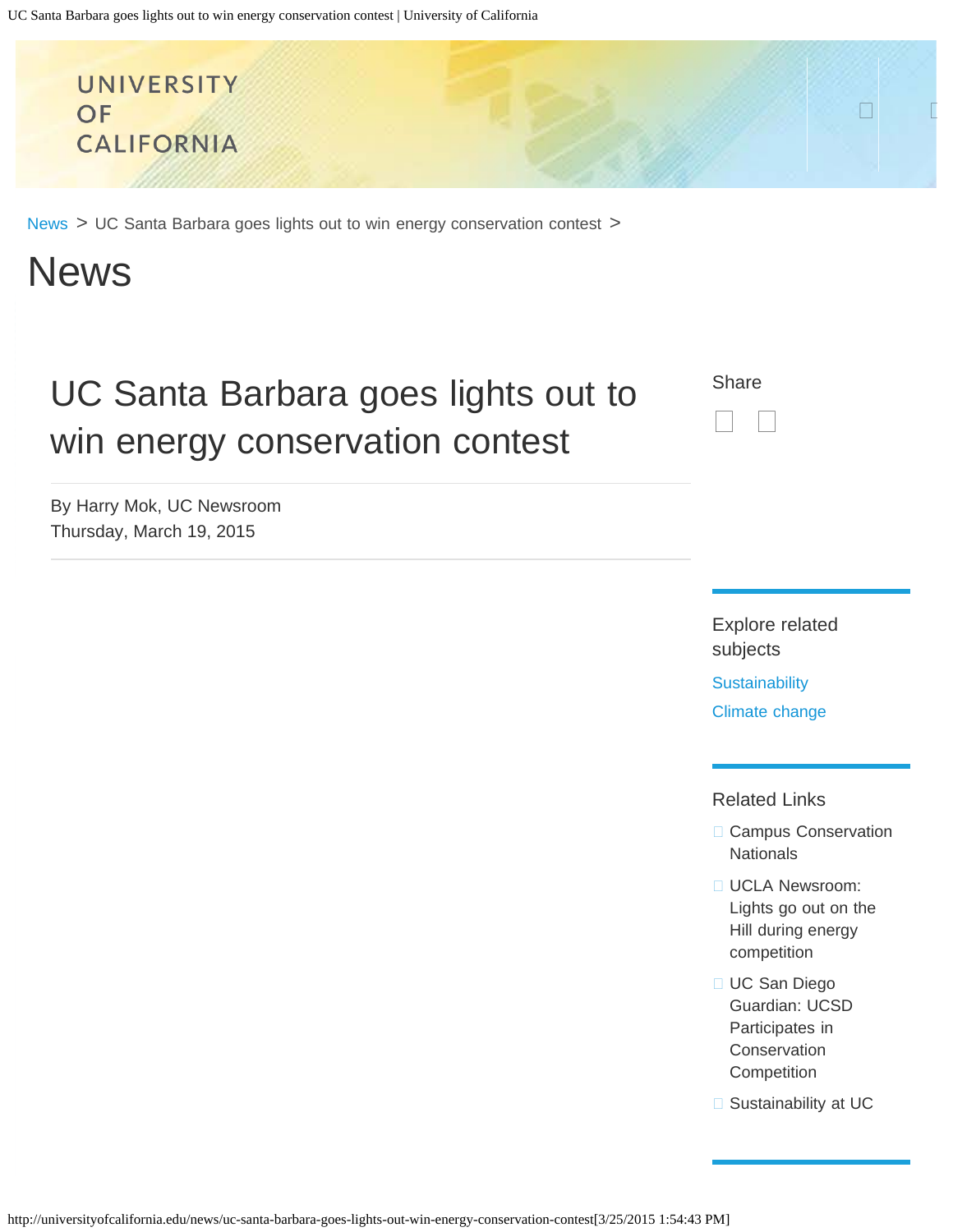UC Santa Barbara goes lights out to win energy conservation contest | University of California



A tank top giveaway helped promote the energy conservation contest at UC Santa Barbara.

UC Santa Barbara's Gauchos powered down enough to win the bragging rights to a friendly UC-wide student contest to cut energy use.

Spurred on by the slogan "Gauchos Do It in the Dark," the residents of eight dorms at UC Santa Barbara cut their electricity use by nearly 8 percent during a Feb. 16-March 8 competition, inching ahead of other UC undergraduate campuses.

## UC conservation contest

|  | <b>PlaceCampus</b> | Reduction        |      |
|--|--------------------|------------------|------|
|  | 1st                | <b>UC Santa</b>  | 7.7% |
|  |                    | <b>Barbara</b>   |      |
|  | 2nd                | UC Merced 6.2%   |      |
|  | 3rd                | UCLA             | 5.4% |
|  | 4th                | <b>UC Santa</b>  | 5.1% |
|  |                    | Cruz             |      |
|  | 5th                | UC Davis         | 5%   |
|  | 6th                | UC Berkeley 3.5% |      |
|  |                    |                  |      |

### Related Stories

- **[Energy smack down](http://universityofcalifornia.edu/news/energy-smack-down-campuses-compete-save-electricity)** [Campuses compete](http://universityofcalifornia.edu/news/energy-smack-down-campuses-compete-save-electricity) [to save electricity](http://universityofcalifornia.edu/news/energy-smack-down-campuses-compete-save-electricity)
- □ [UC making big moves](http://universityofcalifornia.edu/news/uc-making-big-moves-toward-carbon-neutrality) [toward carbon](http://universityofcalifornia.edu/news/uc-making-big-moves-toward-carbon-neutrality) [neutrality](http://universityofcalifornia.edu/news/uc-making-big-moves-toward-carbon-neutrality)
- □ [Energy efficiency](http://universityofcalifornia.edu/news/energy-efficiency-programs-save-uc-21-million-year) [programs save UC](http://universityofcalifornia.edu/news/energy-efficiency-programs-save-uc-21-million-year) [\\$21 million per year](http://universityofcalifornia.edu/news/energy-efficiency-programs-save-uc-21-million-year)
- □ [UC creates](http://universityofcalifornia.edu/press-room/uc-creates-president%E2%80%99s-sustainability-student-fellowshipinternship-program) [President's](http://universityofcalifornia.edu/press-room/uc-creates-president%E2%80%99s-sustainability-student-fellowshipinternship-program) [Sustainability Student](http://universityofcalifornia.edu/press-room/uc-creates-president%E2%80%99s-sustainability-student-fellowshipinternship-program) [Fellowship/Internship](http://universityofcalifornia.edu/press-room/uc-creates-president%E2%80%99s-sustainability-student-fellowshipinternship-program) [program](http://universityofcalifornia.edu/press-room/uc-creates-president%E2%80%99s-sustainability-student-fellowshipinternship-program)
- □ [Students inspire UC](http://universityofcalifornia.edu/news/students-inspire-uc-sustainability-policies) [sustainability policies](http://universityofcalifornia.edu/news/students-inspire-uc-sustainability-policies)

The UC Carbon Neutrality Group contest marked the first time that all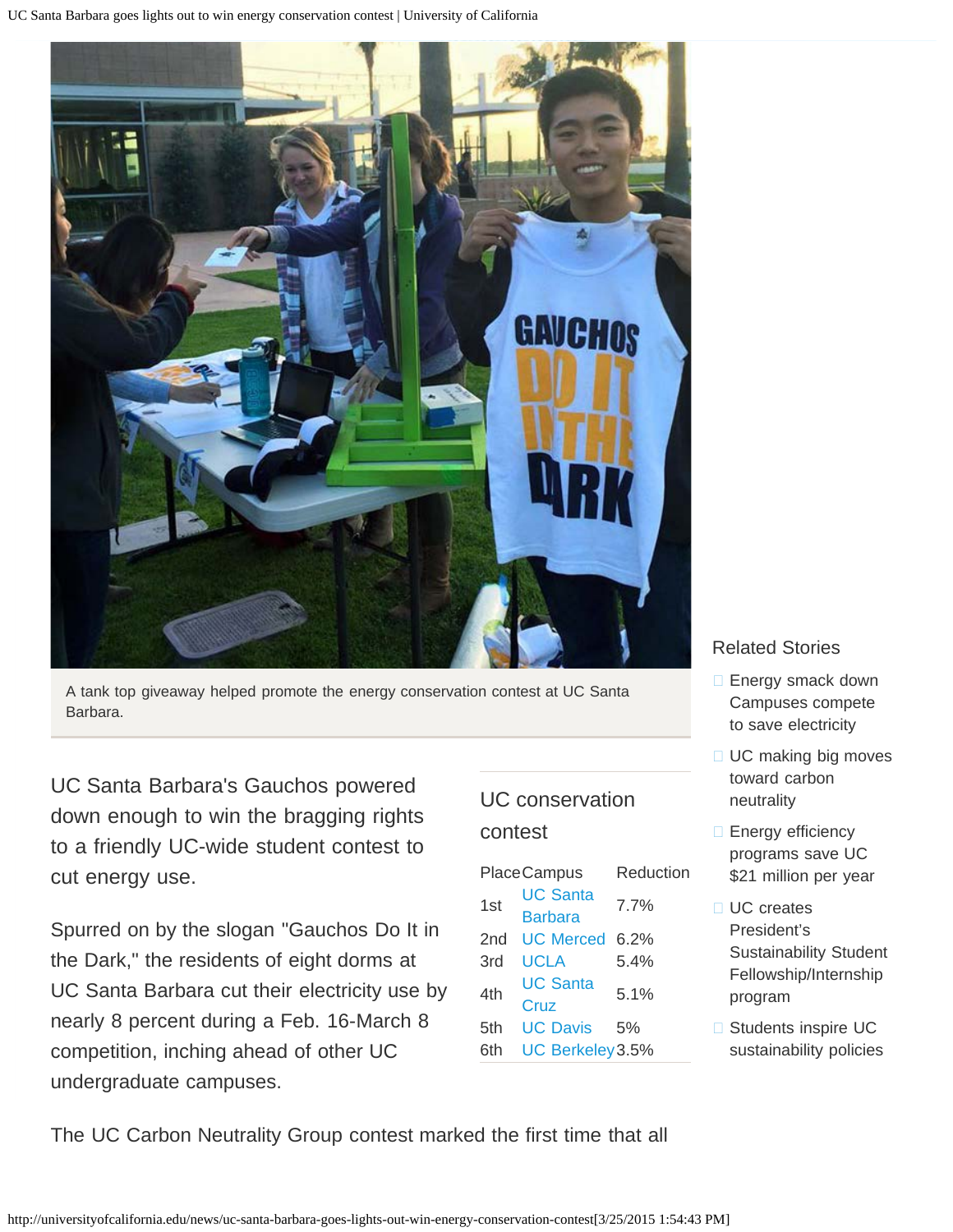UC campuses participated in the Campus Conservation Nationals, which challenges students, faculty and staff at 186 university campuses to reduce energy and water use.

Participating in the contest is part of an effort to engage more students in UC President Janet Napolitano's Carbon Neutrality Initiative, which commits the UC system to produce zero-net greenhouse gas emissions by 2025.

The "Gauchos Do It in the Dark" catchphrase — and a giveaway of tank tops emblazoned with the slogan — helped spread the word among students who may not otherwise have participated, said Emma Olin, one of the student organizers of the UC Santa Barbara competition.

### Hooked by the name

Coordinating outreach efforts with campus housing and residence hall advisers was key to increasing participation, along with the catchy name, she said.

"Our branding definitely sticks out in people's minds," Olin said.

In all, the competition helped UC campuses save more than 95,000 kilowatt-hours of electricity during the contest period. That equals a cost-savings of nearly \$12,400 and reduced the amount of carbon dioxide in the atmosphere by 66,700 pounds.

UC Santa Barbara's name will be engraved on a trophy that it will host as the winner of the UC competition. Campuses that win future contests will have their name engraved on the trophy and will host it during its reign as champion. The winner of the overall Campus Conservation National will be announced on May 8.

Competing campuses were scored based on highest percentage reduction in energy used by buildings during the competition. The data was recorded via a dashboard and website provided by contest coorganizer Lucid Design Group and compared with a baseline set in January.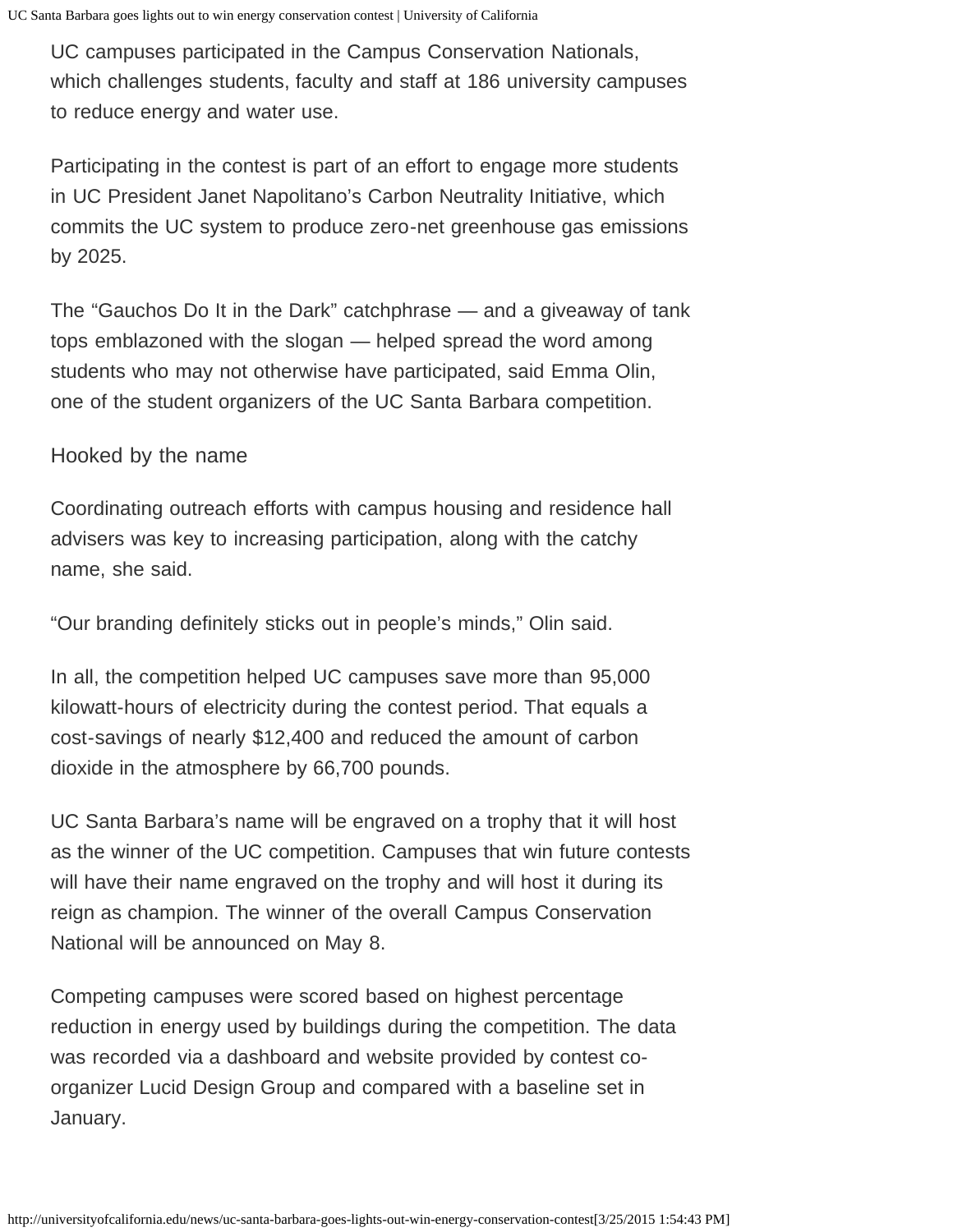## Building long-term habits

The competition is all about imparting long-term conservation habits and building awareness of sustainability and environmental stewardship.

"This encourages daily practices that students can carry on even after the competition," said Emma Sorrell, the sustainability manager for UCLA Housing and Hospitality. "After a few weeks, it becomes second nature to them."

Some of these habits include turning off lights in empty rooms, shutting down idle computers, unplugging unused appliances, taking stairs instead of the elevator and putting on a sweater instead of turning on the heater.

In most cases, student organizers at UC campuses took a light-hearted approach to promote the contest.

"There were some creative marketing and outreach strategies used," said Taylor McAdam, senior education associate with the Alliance to Save Energy, a co-organizer of the contest. "The UC schools really outdid themselves this year."

At UC Merced, residence hall dwellers also were urged to "Do It in the Dark." To get students' attention, contest organizers put on an evening table display of lights highlighting the efficiency difference between LED, compact fluorescent and incandescent bulbs.

During the first week of the competition, electricity use rose. But when the light bulb outreach display was set up the next week near the 13 competing residence halls, conservation surged by 6 percent, according Gabriel Morabe, a student coordinator of the UC Merced contest.

Residents of Merced's Tenaya Hall, the dorm that saved the most energy during the contest, will be treated to prize giveaways at a Glow Fest party lit by glow sticks and glow-in-the-dark balloons to celebrate their accomplishment.